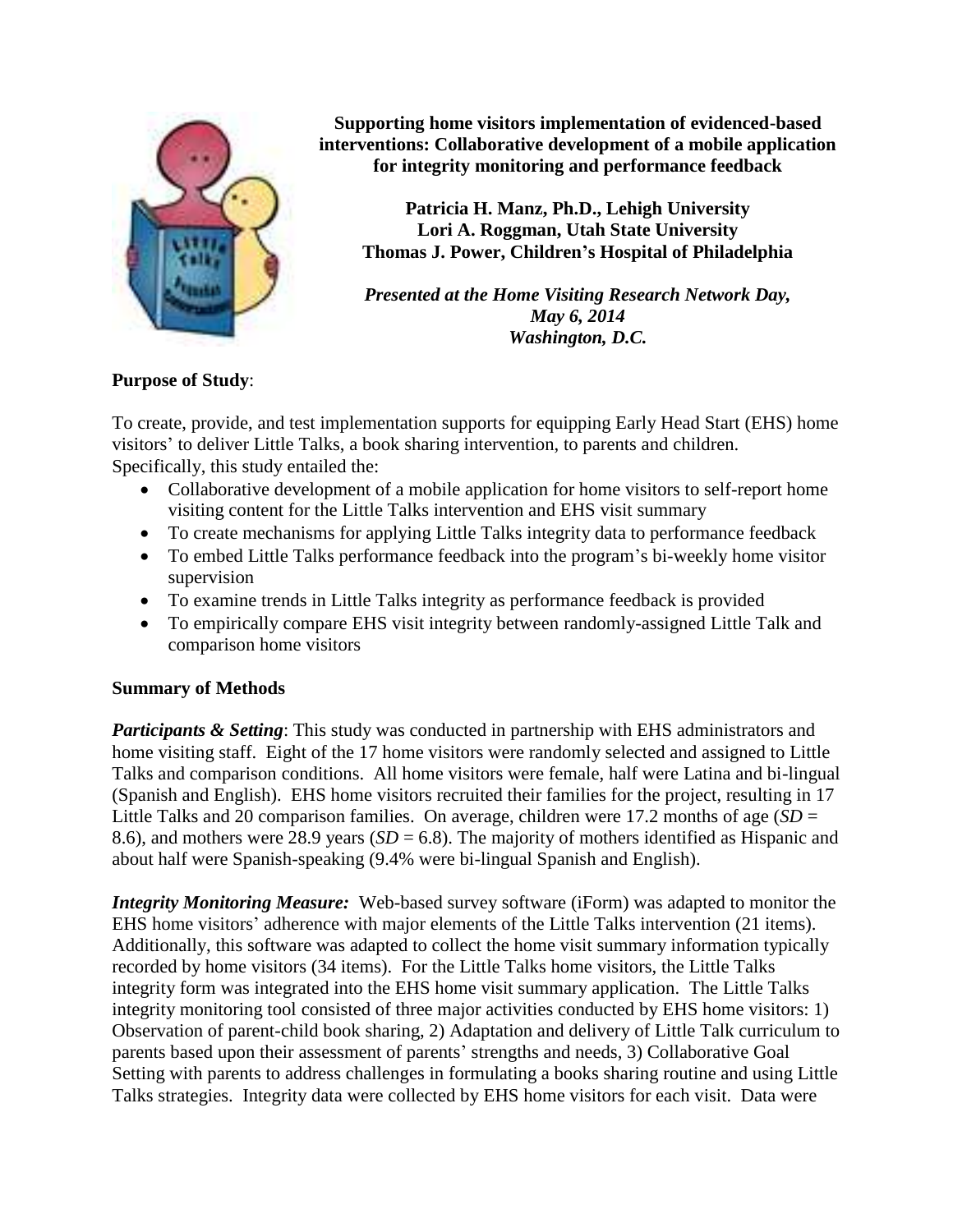uploaded and retrieved by members of the research team, who prepared performance feedback and provided it to home visitors during their bi-weekly supervision with program staff. Comparison home visitors completed their EHS visit summary as usual; they did not receive performance feedback.

# **Summary of Key Findings:**

Little Talks home visitors quickly adhered to the Little Talks intervention procedures, with indicators for implementing the curriculum (LT Curr), collaborative goal setting (CGS), decision making (Dec Mkg), and collaboration with the parent (Par Coll) all exceeding the recommended standard of 80% adherence (Sanetti & Kratochwill, 2009). Moreover, for indicators that were initially substantially below the acceptable integrity standard, the home visitors' adherence rapidly increased. Tables 1 and 2 present results from repeated measures ANOVA examining integrity data across randomly selected 4 and 8 randomly selected check points. The two time periods were selected to demonstrate integrity for the majority of the sample (Table 1) as well as over a longer period of time (Table 2). For Little Talks home visitors the mean number of days from check point 1 through 4 was  $102 (SD = 37.10)$ , and from check point  $1 - 8$  was 195 (37.00); for the comparison group the mean number of days was  $83.7$  (SD = 24.58) and 169.33 (36.50). Figures 1 and 2 provide graphs of Little Talks integrity across 4 and 8 check points.

| Component  | Mauchly's Test of            | Epsilon $\varepsilon$ | Within-Subjects Test              |
|------------|------------------------------|-----------------------|-----------------------------------|
|            | Sphericity                   | (if needed)           |                                   |
| Par Coll   | $\chi^2(5) = 12.23, p = .02$ | Greenhouse-Geisser,   | $F(1.90, 30.48) = 5.72, p = .009$ |
|            |                              | .64                   |                                   |
| <b>CGS</b> | $\chi$ 2(5) = 12.42, p = .03 | Greenhouse-Geisser,   | $F(2.03, 32.55) = 4.33, p = .02$  |
|            |                              | .68                   |                                   |
| Dec Mkg    | $\chi$ 2(5) = 8.41, p = .13  |                       | $F(3,48) = 3.43, p = .02$         |
|            |                              |                       |                                   |
| LT Curr    | $\chi$ 2(5) = 7.36, p = .20  |                       | $F(3,48) = 0.66, p = .58$         |
|            |                              |                       |                                   |

Table 1: Little Talks integrity across four check points  $(n = 17)$ 

Table 2: Little Talks integrity across eight check points  $(n = 9)$ 

| Component  | Mauchly's Test of            | Epsilon $\varepsilon$   | Within-Subjects Test             |
|------------|------------------------------|-------------------------|----------------------------------|
|            | Sphericity                   | (if needed)             |                                  |
| Par Coll   | $\chi^2(5) = 47.43, p = .02$ | Greenhouse-Geisser, .37 | $F(2.33, 18.64) = 3.97, p = .03$ |
|            |                              |                         |                                  |
| <b>CGS</b> | $\chi$ 2(27) = 51.10, p =    | Greenhouse-Geisser, .33 | $F(2.58, 20.64) = 2.39, p = .10$ |
|            | .01                          |                         |                                  |
| Dec Mkg    | $\chi$ 2(27) = 38.74, p =    |                         | $F(7,56) = 2.40, p = .03$        |
|            | .13                          |                         |                                  |
| LT Curr    |                              | Greenhouse-Geisser, .30 | $F(2.10, 16.83) = 0.60, p = .57$ |
|            |                              |                         |                                  |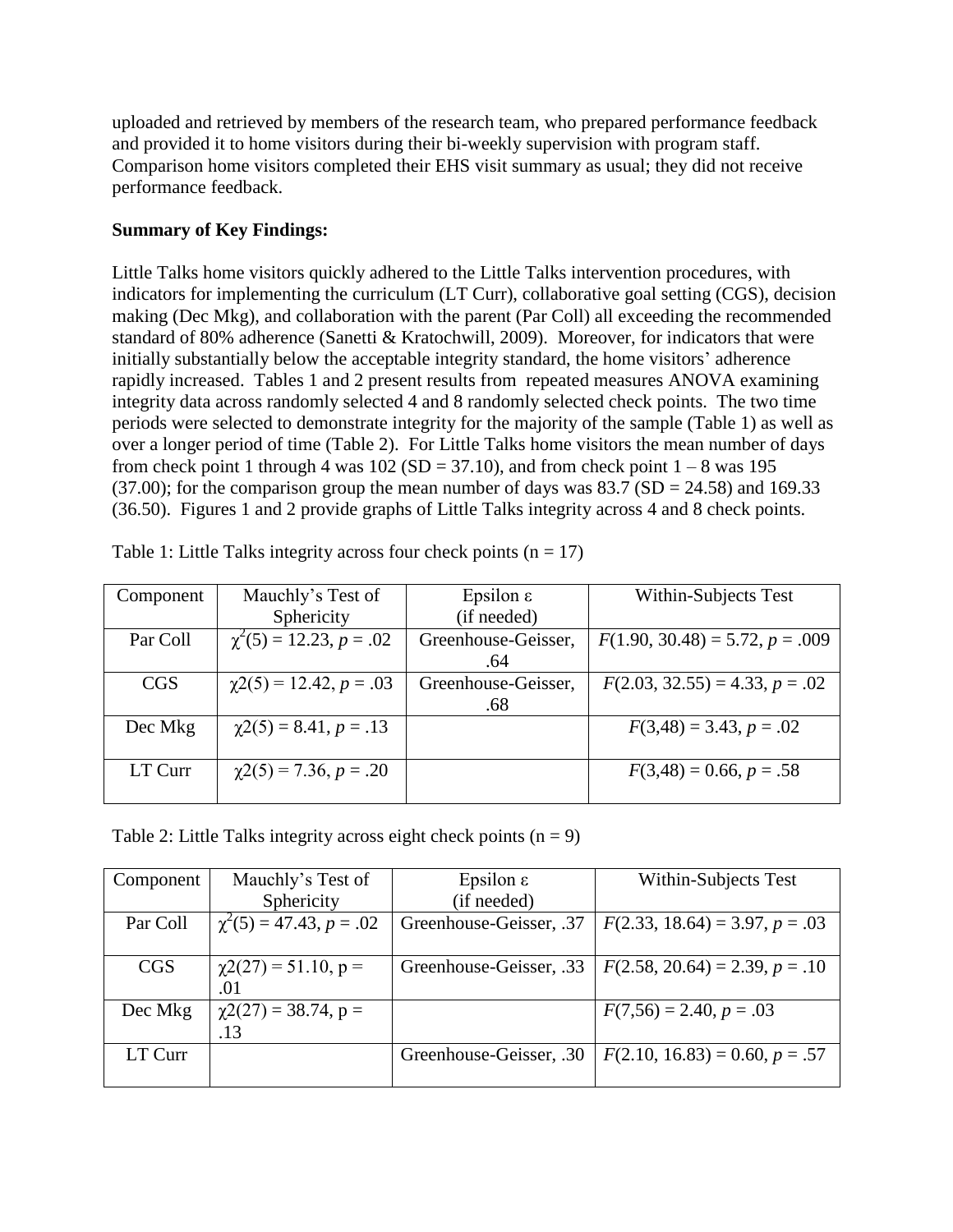

Figure 1: Little Talks integrity trends across 4 check points  $(n = 17)$ 

Figure 2 Little Talks integrity trends across 8 check points  $(n = 9)$ 

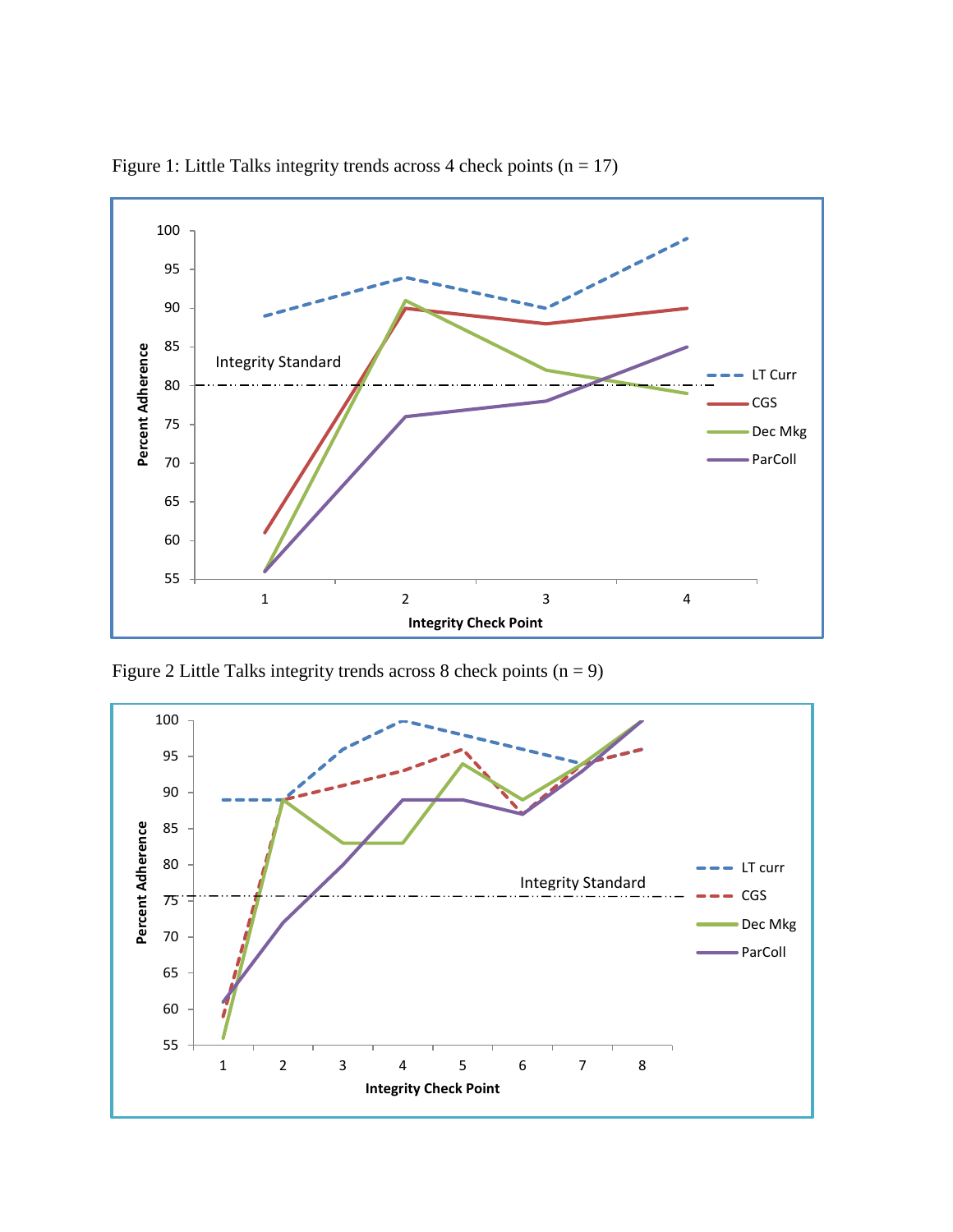Mean integrity per Little Talks components was examined for families who did and did not complete the full intervention. The primary cause for families not continuing the intervention was home visitor turnover; families' enrollment in EHS was disrupted when their home visitor left the program. Table 3 presents findings that

| Component  | Discontinued              | Completed  | <b>ANOVA Results</b>         |
|------------|---------------------------|------------|------------------------------|
|            | Mean (Standard Deviation) |            |                              |
| <b>CGS</b> | 0.75(0.17)                | 0.89(0.08) | $F(1,18) = 5.83, p = .02$    |
| Dec Mkg    | 0.69(0.19)                | 0.87(0.09) | $F(1,18) = 6.912, p = .0.01$ |
| Par Coll   | 0.73(0.10)                | 0.85(0.07) | $F(1,18) = 9.08, p = .007$   |
| LT Curr    | 0.93(0.10)                | 0.94(0.06) | $F(1,18) = 0.5, p = .82$     |

Table 3: Integrity for families who discontinued or completed Little Talks ( $n = 20$ )

Integrity indicators derived from the EHS home visit summary for both Little Talks and Comparison home visitors were all very high and showed minimal variation. Therefore, statistically significant differences in integrity trends for EHS home visit summaries were not found for the majority of components. Only one significant finding occurred, which demonstrated that trends for adherence to eliciting parent input during the visit were significantly higher than those of the comparison home visitors, although both groups showed acceptable levels of adherence (e.g.  $> 80\%$ ).

Mean integrity for Little Talks and EHS visit components were compared. A high, statistically significant correlation was obtained for the association of Little Talks curriculum and the EHS component, Child Development Discussion ( $r = .99$ ,  $p < 0.001$ ). This high correlation is not surprising as the Child Development Discussion is a required and central aspect of the EHS visit, which would be implemented routinely.

An interesting association occurred between the Little Talks curriculum and EHS Parent Input integrity components ( $r = .48$ ,  $p = 0.05$ ). This indicated that adherence to providing the Little Talks curriculum was associated with greater adherence to obtaining parent input on the EHS home visit.

#### **Discussion**

Results from this study indicate the benefits of monitoring home visiting integrity and utilizing these data to engage home visitors in ongoing performance feedback. Further, this project demonstrated the feasibility of using a mobile application for obtaining self-reported integrity. Trends in the Little Talks integrity indicated that the curriculum was immediately implemented with satisfactory integrity. Components involving home visitor decision making and parent collaboration were not initially implemented with integrity, but home visitors rapidly increased adherence to these components as performance feedback was provided. Examination of the generalization of the impact of performance feedback specific to Little Talks to general EHS home visiting components was inhibited by restricted variance in reported EHS adherence. The